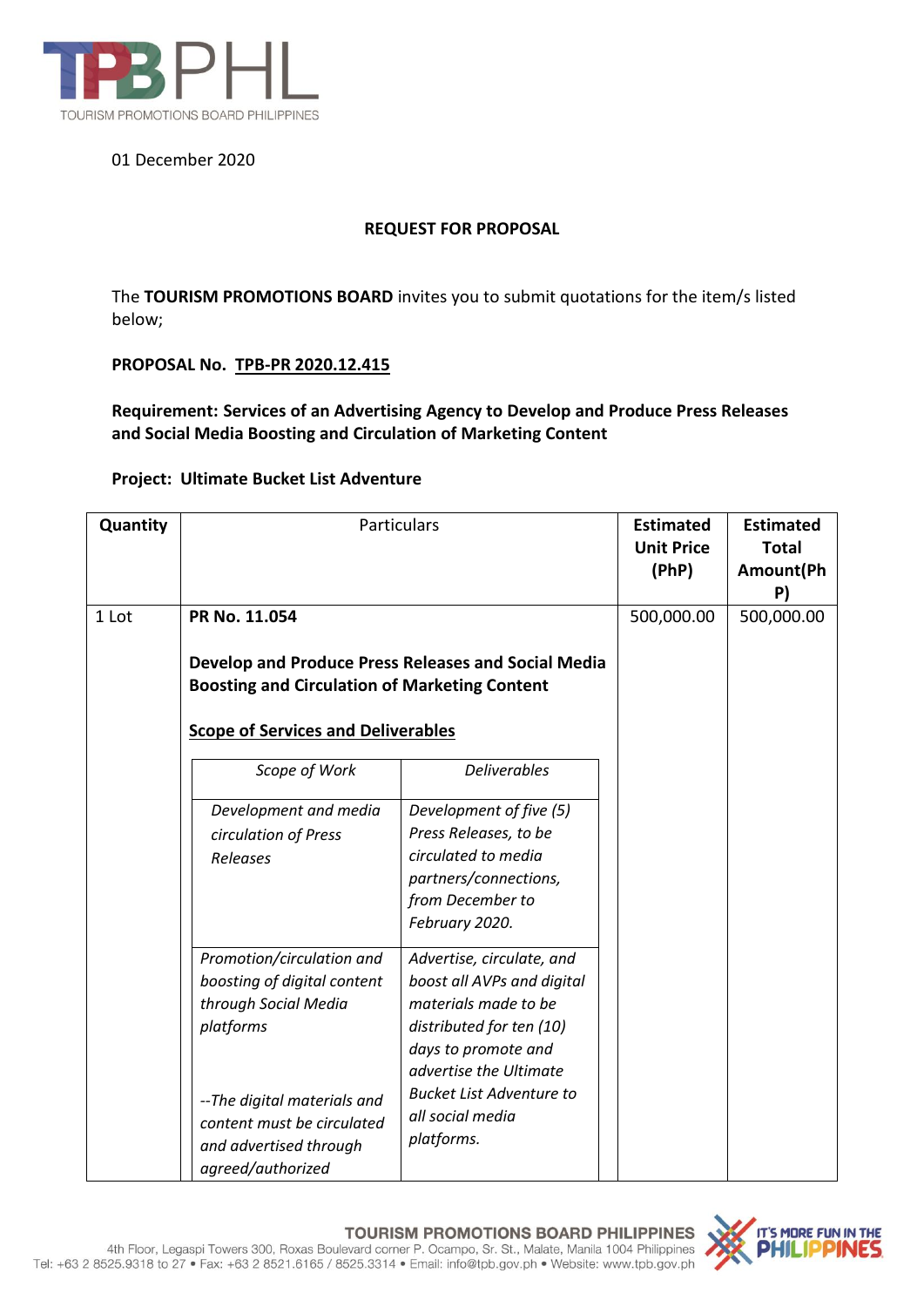|                                                           | Facebook, Instagram, and | The ten (10) days of       |  |  |
|-----------------------------------------------------------|--------------------------|----------------------------|--|--|
|                                                           | YouTube accounts.        | native posting will be     |  |  |
|                                                           |                          | divided from December      |  |  |
|                                                           |                          | 2020 to February 2021,     |  |  |
|                                                           |                          | targeting at least 100,000 |  |  |
|                                                           |                          | local social media users   |  |  |
|                                                           |                          | per day.                   |  |  |
|                                                           |                          |                            |  |  |
|                                                           |                          |                            |  |  |
|                                                           |                          | Upon completion of the     |  |  |
|                                                           |                          | promotional campaign,      |  |  |
|                                                           |                          | submit a terminal report   |  |  |
|                                                           |                          | with its supporting        |  |  |
|                                                           |                          | documents to TPB.          |  |  |
|                                                           |                          | All deliverables to be     |  |  |
|                                                           |                          | released and boosted       |  |  |
|                                                           |                          | must be with approval      |  |  |
|                                                           |                          | from the TPB.              |  |  |
|                                                           |                          |                            |  |  |
|                                                           |                          |                            |  |  |
| Project Duration: From receipt of Notice to Proceed until |                          |                            |  |  |
|                                                           | February 2021            |                            |  |  |

## **Qualification of the Bidder**

1. The agency must be a reputable advertising agency with the required workforce/personnel staff. The agency must be duly registered under Philippine laws.

### *Submit Articles of Incorporation*

2. The agency must have been continuously active in the industry for at least three (3) years and must have undertaken and produced a similar campaign in the last three (3) years.

*Submit list of ongoing and completed private and government contract for the last 3 years whether similar or not to the project.*

3. The minimum required workforce/personnel assigned to this Project should be the Agency/Provider's organic personnel.

*Submit CV of the key personnel to be assigned to the project*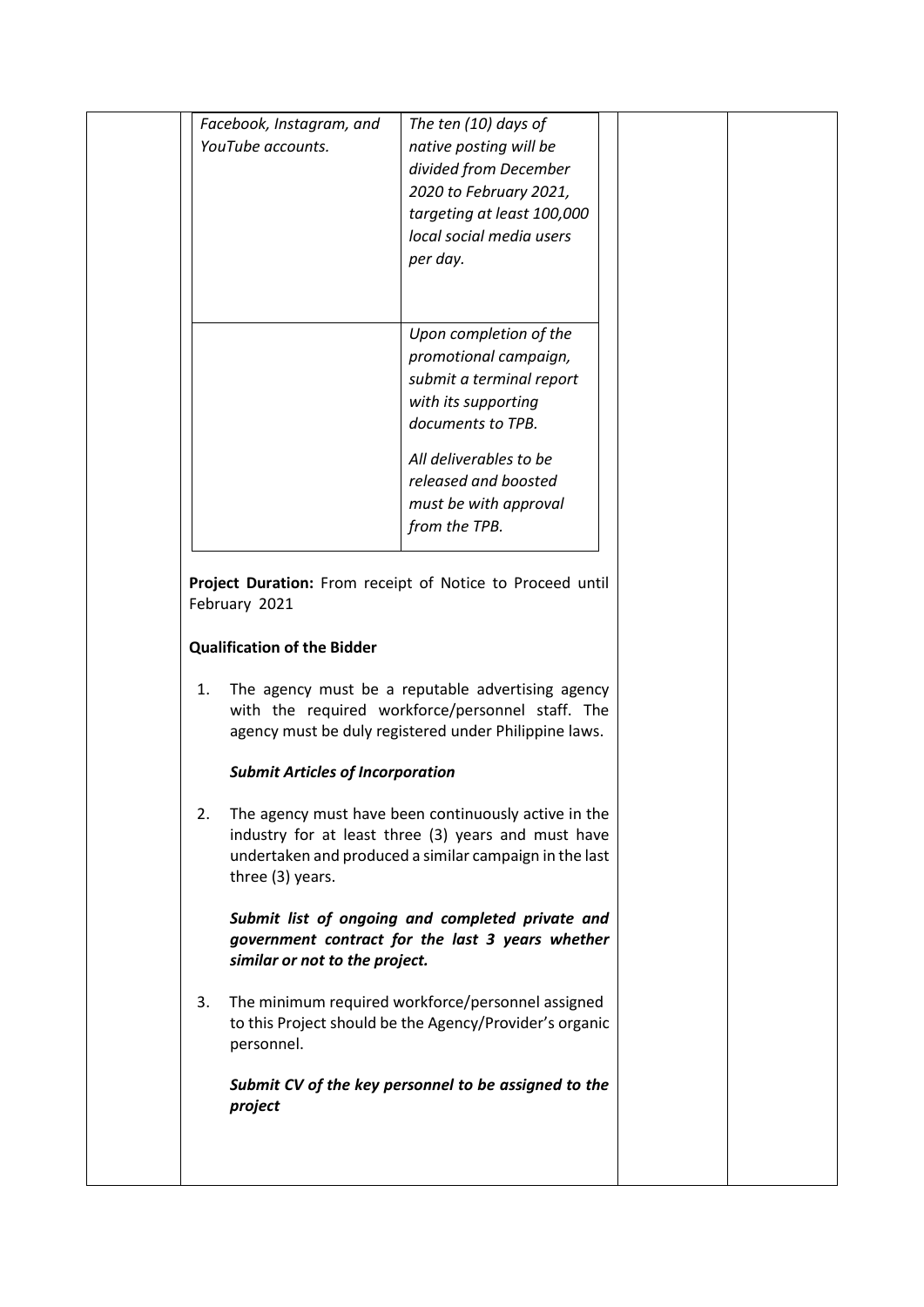|                 | Percent (%) weight for the Technical and Financial Proposal<br>is:                                                                                                                                                                               |        |  |  |
|-----------------|--------------------------------------------------------------------------------------------------------------------------------------------------------------------------------------------------------------------------------------------------|--------|--|--|
|                 | Proposal                                                                                                                                                                                                                                         | Weight |  |  |
|                 | <b>Technical Proposal</b>                                                                                                                                                                                                                        | 80%    |  |  |
|                 | <b>Financial Proposal</b>                                                                                                                                                                                                                        | 20%    |  |  |
|                 | Passing rate is 70%.<br>Bidders will be given a maximum of 15 minutes to present<br>their Plan of Approach and Methodology<br>Please see attached Terms of Reference for the terms of<br>payment, rating criteria and other terms and conditions |        |  |  |
| Terms           | 30 days upon receipt of invoice                                                                                                                                                                                                                  |        |  |  |
| <b>Delivery</b> | As stated                                                                                                                                                                                                                                        |        |  |  |
| <b>ABC</b>      | PhP500,000.00 inclusive of service charge and all applicable taxes                                                                                                                                                                               |        |  |  |

Please submit your **quotation and legal documents** duly signed by your representative to email address *janet\_villafranca@tpb.gov.ph* not later than **7 December 2020, 5:00PM**, subject to the Terms and Conditions stated herewith and the shortest time of delivery.

The subject title of your email is in this format: **Ad Agency\_Ultimate Bucketlist <company name>** for easy identification of emails.

Thank you very much.



Head, Procurement and General Services Division

Contact Person JANET G. VILLAFRANCA Contact No 0995-0274187

# Note: **All entries must be typewritten in your company letterhead.**

Price Validity shall be for a period of thirty (30) calendar days. Suppliers must submit the following legal documents to be eligible to participate in the bidding:

- 1. PhilGEPS Registration Certificate
- 2. Mayor/Business Permit
- 3. BIR Certificate of Registration
- 4. Omnibus Sworn Statement